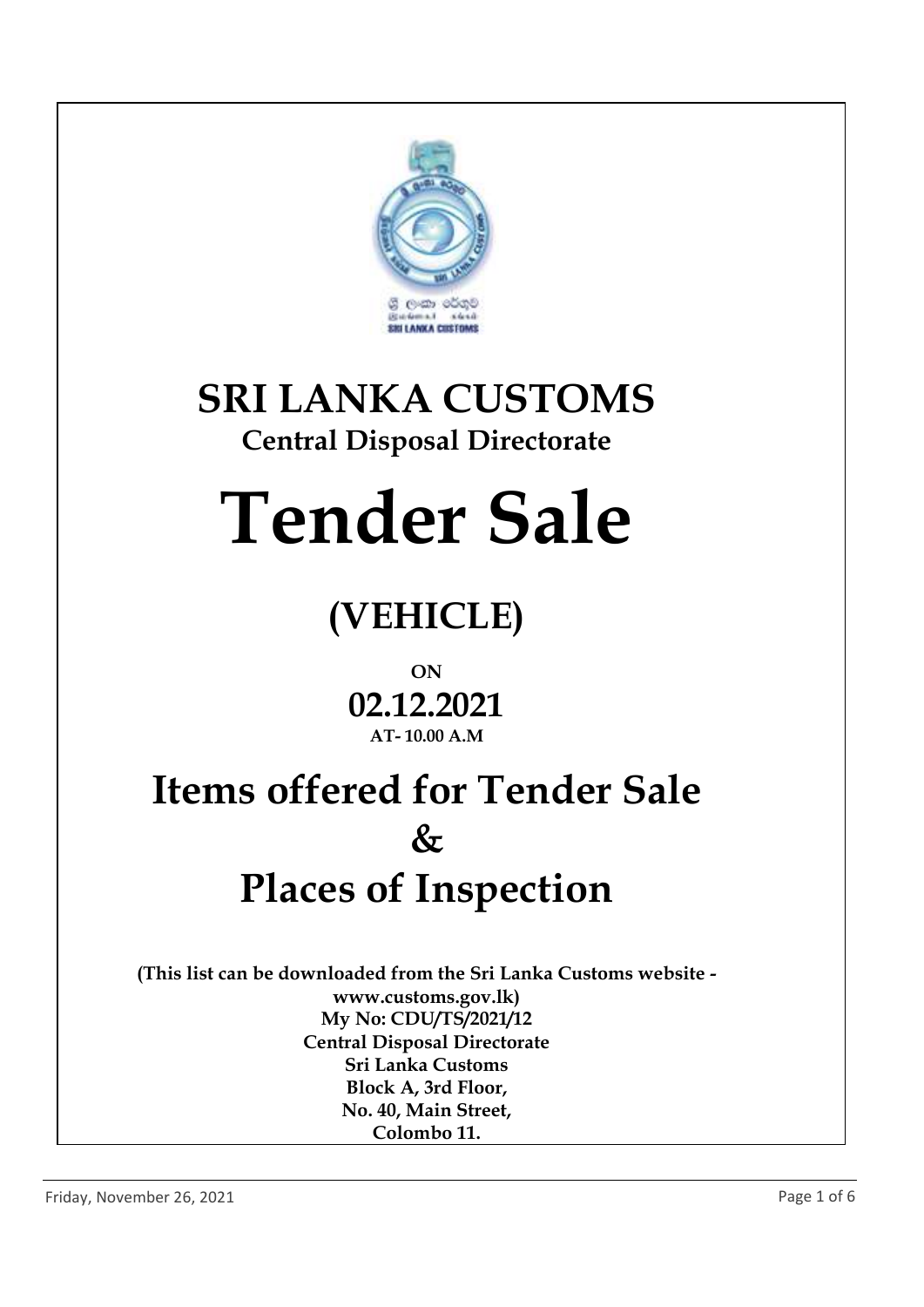#### **GENERAL CONDITIONS**

**A.** All Bids should be dropped in the Tender Box placed at the Central Disposal Unit, Third Floor, Customs House; Main Street, Colombo 11, not later than **10.00 a.m. on 02.12.2021** Tender box shall be opened immediately after closing the Tender Box.

#### **INSPECTION DATES & TIMES:**

- **B.** Dates: **29th,30th of November & 1st of December, 2021** Time: Between **10.00 a.m. to 3.30 p.m**. or described in tender list
- **C.** Tenderer who wish to bid to the items are required to make a refundable deposit on the following manner (One refundable deposit has to be used for one item only)

| <b>GROUP</b> | <b>REFUNDABLE DEPOSITS</b> | <b>VALUE OF BIDS</b> |                  |
|--------------|----------------------------|----------------------|------------------|
| A            | Rs. 5000                   | Up to                | Rs 25,000        |
| В            | Rs.10,000                  | Up to                | <b>Rs 50,000</b> |
| C            | Rs. 25,000                 | Up to                | Rs 200,000       |
| D            | Rs. 50,000                 | Up to                | Rs 500,000       |
| E            | Rs. 100,000                | Up to                | Rs. 1,000,000    |
| F            | Rs. 200,000                | Up to                | Rs. 5,000,000    |
| G            | Rs. 400,000                | Up to                | Rs. 10,000,000   |
| н            | Rs. 500,000                | Up to                | Rs. 15,000,000   |
|              | Rs. 1,000,000              | More than            | Rs. 15,000,000   |
|              |                            |                      |                  |

- **D.** Tender lists, General conditions and further details could be obtained from the office of the Deputy Director of Customs, Central Disposal Unit of the Sri Lanka Customs, situated at the Third Floor of Customs House, No. 40, Main Street, Colombo 11, on payment of Rs. 25/= on **29th, 30th of November & 1st of December, 2021** Time: Between **10.00 a.m. to 3.30 p.m**.
- **E.** Bids for each item should be submitted in original tender forms signed by SC (CDD) or any person Authorized by him. These forms could be obtained between **10.00 a.m. to 3.30 p.m**. **29th, 30th of November & 1st of December, 2021** on payment of a non-refundable deposits as follows,

| <b>VALUE OF BIDS</b><br><b>CATEGORY</b>         | <b>NON REFUNDABLE DEPOSITS</b> |
|-------------------------------------------------|--------------------------------|
| Up to Rs. 2 Million<br>1                        | <b>Rs. 300</b>                 |
| Up to Rs. 10 Million<br>$\overline{2}$          | Rs. 1,000                      |
| $\overline{\mathbf{3}}$<br>Up to Rs. 50 Million | Rs. 3,500                      |
| Up to Rs. 100 Million<br>$\overline{a}$         | Rs. 12,500                     |
| -5<br>Up to Rs. 200 Million                     | Rs. 20,000                     |
| 6<br>Up to Rs. 500 Million                      | Rs. 35,000                     |
| Up to Rs. 1000 Million<br>7                     | Rs. 60,000                     |
| 8<br>Above Rs. 1000 Million                     | Rs. 100,000                    |

- **F.** The bidder should manually sign each and every Bid Form and shall provide all particulars required therein
- **G.** (i) The price quoted must be written clearly and legibly **in words and figures.** (ii) Any alterations and amendments should be authenticated by the tenderer as otherwise the offer is liable to be rejected. The successful tenderer has to pay value added tax and PAL as shown in the Tender Sale List additionally with the price on which the Bid Awarded..
- **H.** The successful Bidder is required to make **full payment within 04 working days from** the tender date. All goods shall be cleared within 07 days. In case the purchaser fails to do adhere to the above conditions will result the award of each item being invalidated and the refundable deposit being forfeited
- **I.** The Director General of Customs reserves the right to withdraw any item put up for sale at any time. The decision of the Tender Board shall be final on any matter related to the Tender Sale.
- **J. The bidder must satisfy himself to the condition of the goods and the quantities thereof, and the Director General of Customs does not warrant the quality, quantity or condition of the said goods or the title to the goods. The purchaser shall not be entitled to any remission of the purchase price on any ground whatsoever.**

**Superintendent of Customs Central Disposal Directorate Sri Lanka Customs.**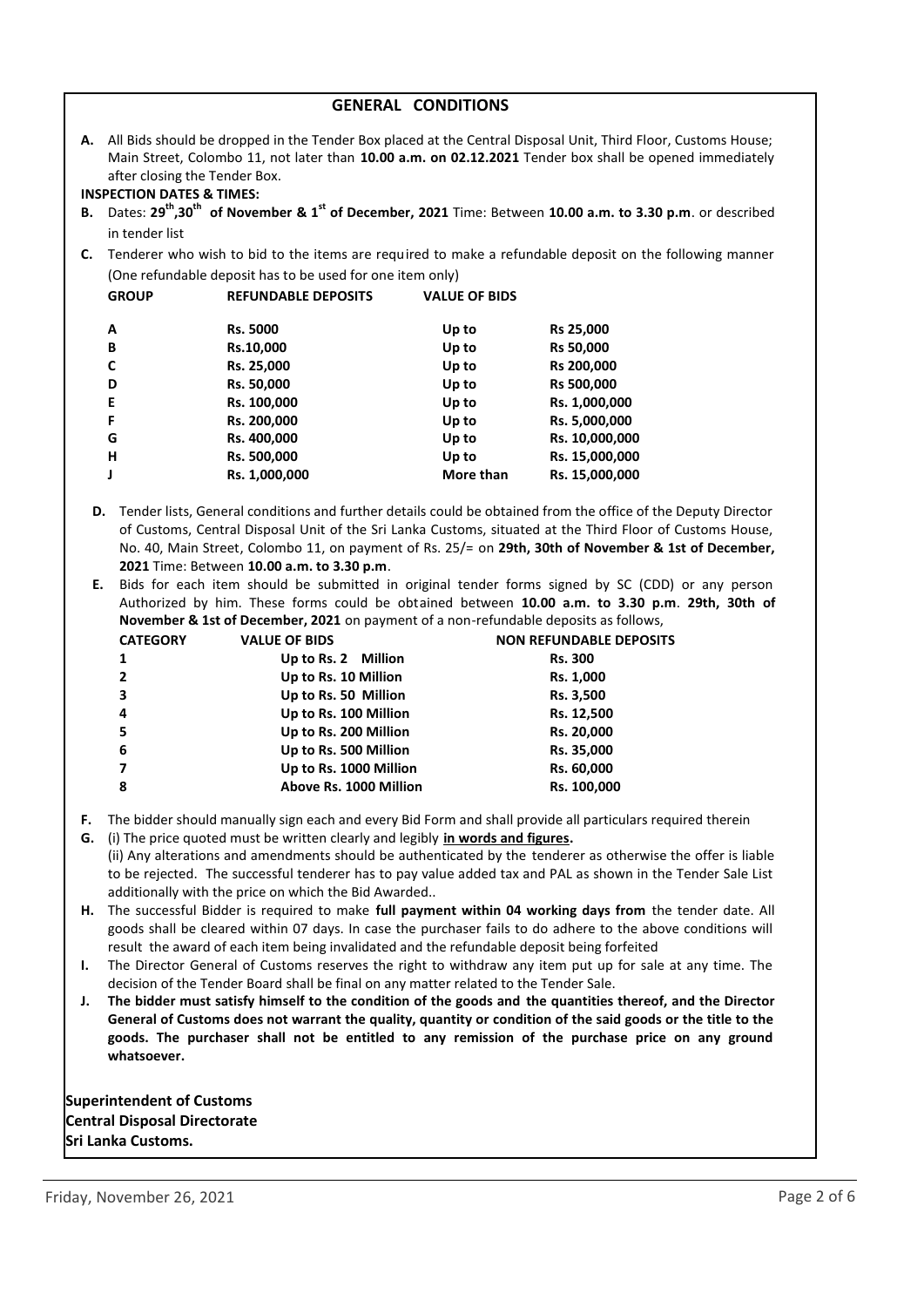### Vehicle Items

| Item<br>No.    | <b>Quantity and Goods Description</b>                                                                                                                                                                                                        | License<br>Requirment | <b>Case No and SR Number</b> |
|----------------|----------------------------------------------------------------------------------------------------------------------------------------------------------------------------------------------------------------------------------------------|-----------------------|------------------------------|
|                | Inspection for Items has been arranged between 2.00 p.m. to 3.00 p.m. the day<br><b>CFS 06 Warehouse</b><br>before and two days before the opening of the Tender at CFS 06 Warehouse                                                         |                       |                              |
| 1              |                                                                                                                                                                                                                                              |                       | D/2018/0019/CCR/2017         |
|                |                                                                                                                                                                                                                                              |                       | SR/CFS6/01/2019              |
|                | 01 Unit of Used Land Rover Discovery 3<br>Make: Land Rover<br>Model: Discovery 3<br>Chassis No: SALLAAA138A456515<br>Engine No: 276DT                                                                                                        |                       |                              |
|                | Engine Capacity: 2720 CC<br>Year of Manufacture: 2007<br>Type of Fuel: Diesel<br>Country of Origin: United Kingdom<br>Gross Weight: 3,230 Kg                                                                                                 |                       |                              |
|                | ** Successful Bidder must provide Missing Details for vehicle<br>and comply with RMV requirements prior Registration.                                                                                                                        |                       | 3018                         |
|                | 8703.33.60                                                                                                                                                                                                                                   |                       |                              |
|                | <b>Hambanthota Port</b>                                                                                                                                                                                                                      |                       |                              |
| $\overline{2}$ |                                                                                                                                                                                                                                              |                       | CIB/INV/285/2015             |
|                |                                                                                                                                                                                                                                              |                       |                              |
|                | 01 Unit of Used Mitshubishi Electric Van<br>Make: Mitshibishi<br>Model: ZAB-U67V<br>Chassis No.: U67V-0001660<br>Engine/Motor No.: USS-000316<br>Engine/Motor Capacity: 25KW<br>Year of Manufacture: 2011 December<br>Type of Fuel: Electric |                       |                              |
|                | Country of Export: Yokohama (Japan)<br>Country of Origin: Japan<br>Gross Weight: 1560 Kg                                                                                                                                                     |                       |                              |
|                | ** Successful Bidder must provide Missing Details for vehicle<br>and comply with RMV requirements prior Registration.                                                                                                                        |                       | 2596                         |
|                | 8703.90.40                                                                                                                                                                                                                                   |                       |                              |
|                | <b>MRIP - Hambantota</b>                                                                                                                                                                                                                     |                       |                              |
| 3              |                                                                                                                                                                                                                                              |                       | RSPD/MSP/2020/1/CCR/259      |
|                | Friday, November 26, 2021                                                                                                                                                                                                                    |                       | Page 3 of 6                  |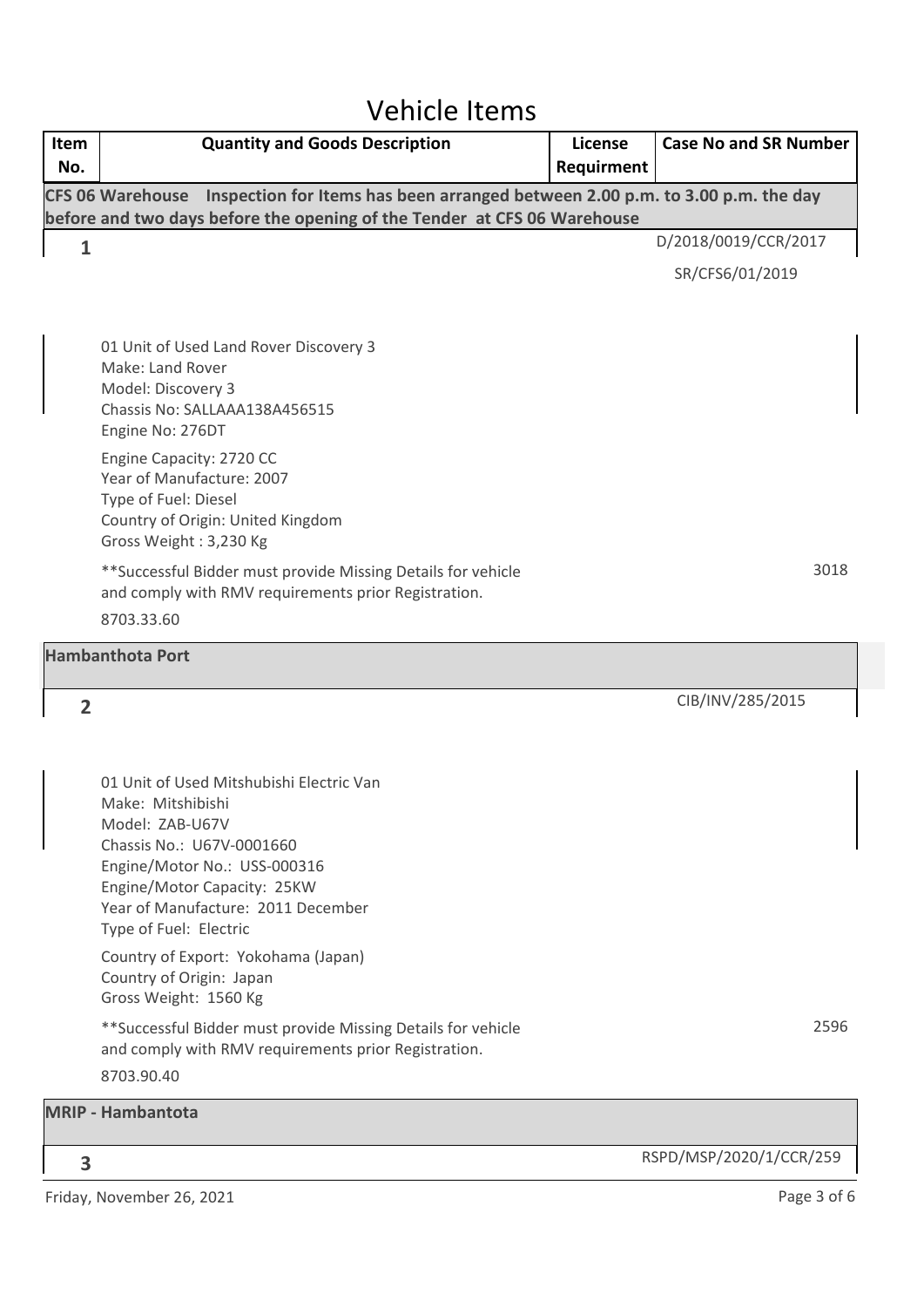| Item<br>No. | <b>Quantity and Goods Description</b> | License<br><b>Requirment</b> | <b>Case No and SR Number</b> |
|-------------|---------------------------------------|------------------------------|------------------------------|
|             |                                       |                              |                              |

RSPD/MRIP/SR/MV/2020/1

01 Unit of used electric van Make: Nissan Model: E-NV200 Chassis No.: VME0-507754 Engine/Motor No.: EM 57 Engine /Motor Capacity.: 70 kW Year of Manufacture: 2015 Country of Export: Japan Country of Origin: Japan Gross Weight: 1530 kg

\*\*Successful Bidder must provide Missing Details for vehicle and comply with RMV requirements prior Registration

8703.80.52

#### **RTF GCEU, PBEU, RCT, Orugodawatta**

CRTF/00018/2021 **4**

#### RTF S/R-CRTF/0247/2021

01 Unit of Used Hummer H2 Station without Engine Make: Hummer Model: H2 Station 2009 Chassis No: 5GRGN83269H100760 Engine No & Capacity: - Type of Fuel: Petrol\* Manufacture Year: 2009\* Gross Weight: - Country og Origin: Mishawaka, Indiana, USA\* Country of Export: UAE

The above (\*) marked data obtained from the Internet.

\*\*Successful Bidder must provide Gross weight for vehicle and comply with RMV requirements prior Registration\*\* 8703.24.60

CRTF/00018/2021 **5** RTF S/R- CRTF/0248/2021

3049

2600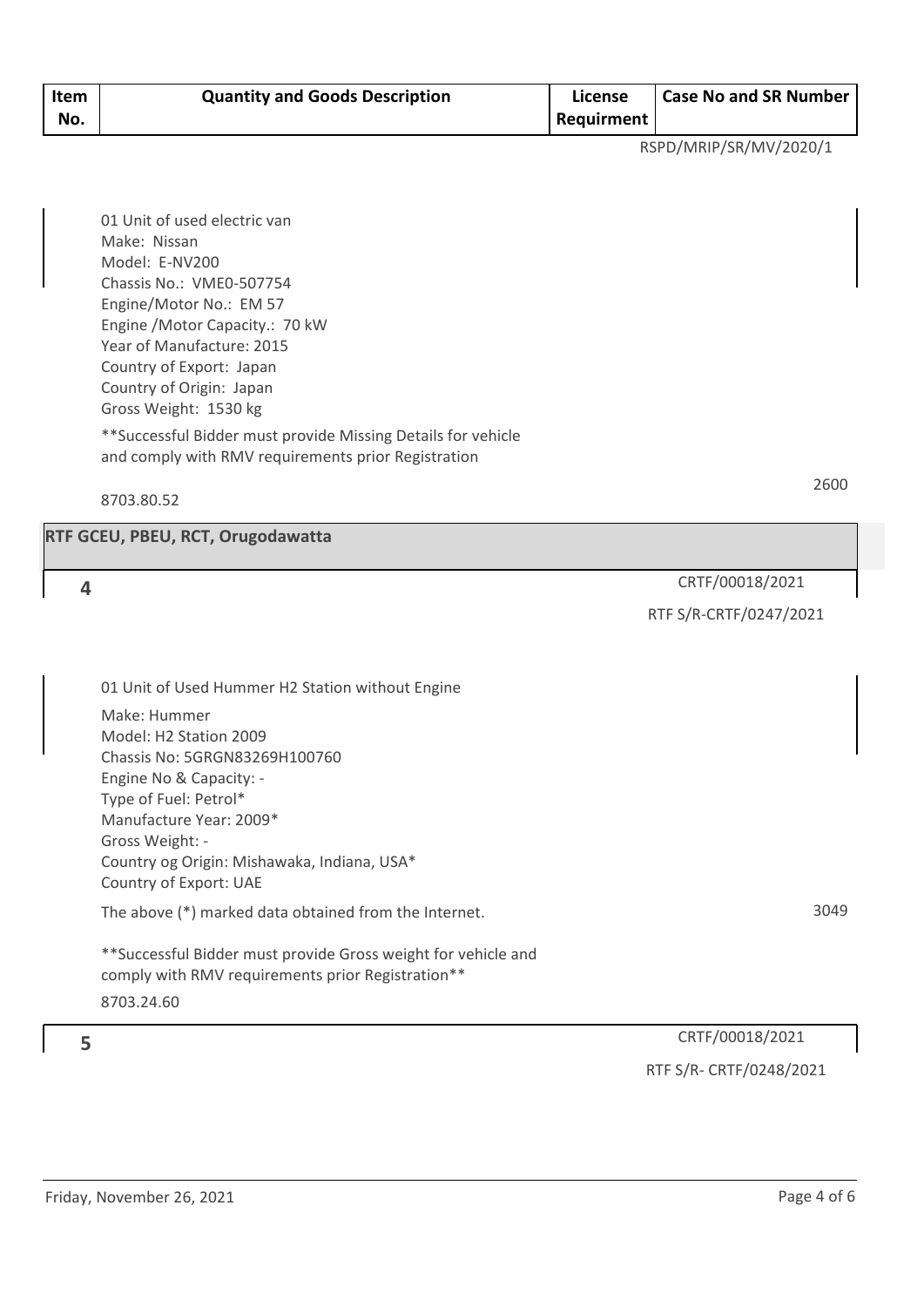| Item<br>No. | <b>Quantity and Goods Description</b>                                                                              | License<br>Requirment | <b>Case No and SR Number</b>                    |
|-------------|--------------------------------------------------------------------------------------------------------------------|-----------------------|-------------------------------------------------|
|             | 01 Unit of Used Hummer H2 Station without Engine                                                                   |                       |                                                 |
|             | Make: Hummer<br>Model: H2 Station<br>Chassis No: 5GRGN23U03H111257                                                 |                       |                                                 |
|             | Engine No & Capacity: -<br>Type of Fuel: Petrol*                                                                   |                       |                                                 |
|             | Manufacture Year: 2003*<br>Country of Origin: Mishawaka, Indiana, USA*<br>Gross Weight: -                          |                       |                                                 |
|             | Country of Export: UAE                                                                                             |                       |                                                 |
|             | The above (*) marked data obtained from the Internet.                                                              |                       | 3050                                            |
|             | **Successful Bidder must provide Gross weight for vehicle and<br>comply with RMV requirements prior Registration** |                       |                                                 |
|             | 8703.24.60                                                                                                         |                       |                                                 |
|             | <b>SALT Yard at No. 411, Ferguson Road, Colombo</b>                                                                |                       |                                                 |
| 6           |                                                                                                                    |                       | PREV/FPO/4479/2015<br>PREV/2015/04479/CCR/08825 |
|             |                                                                                                                    |                       | SVR-73/16                                       |
|             |                                                                                                                    |                       |                                                 |
|             | 01 Unit of TOYOTA Coaster/Bus<br>Make: Toyota                                                                      |                       |                                                 |
|             | Model: Toyota Coaster/Bus                                                                                          |                       |                                                 |
|             | Chassis No.: JTGEG538800001643<br>Engine/ Motor No.: 15B- 1770356                                                  |                       |                                                 |
|             | Engine/Motor Capacity: 4104 CC                                                                                     |                       |                                                 |
|             | Year of Manufacture: 2007<br>Type of Fuel: Diesel                                                                  |                       |                                                 |
|             | Country of Export: -<br>Country of Origin: Japan                                                                   |                       |                                                 |
|             | Gross Weight: -<br>Mileage: 158431                                                                                 |                       |                                                 |
|             | Colour: White and Gree                                                                                             |                       |                                                 |
|             | **Successful Bidder must provide Gross weight for vehicle and<br>comply with RMV requirements prior Registration   |                       | 2882                                            |
|             | 8702.10.49                                                                                                         |                       |                                                 |
| 7           |                                                                                                                    |                       | PREV/FPO/4478/2015                              |
|             |                                                                                                                    |                       | PREV/2015/04478/CCR/08824                       |

SVR-74/16